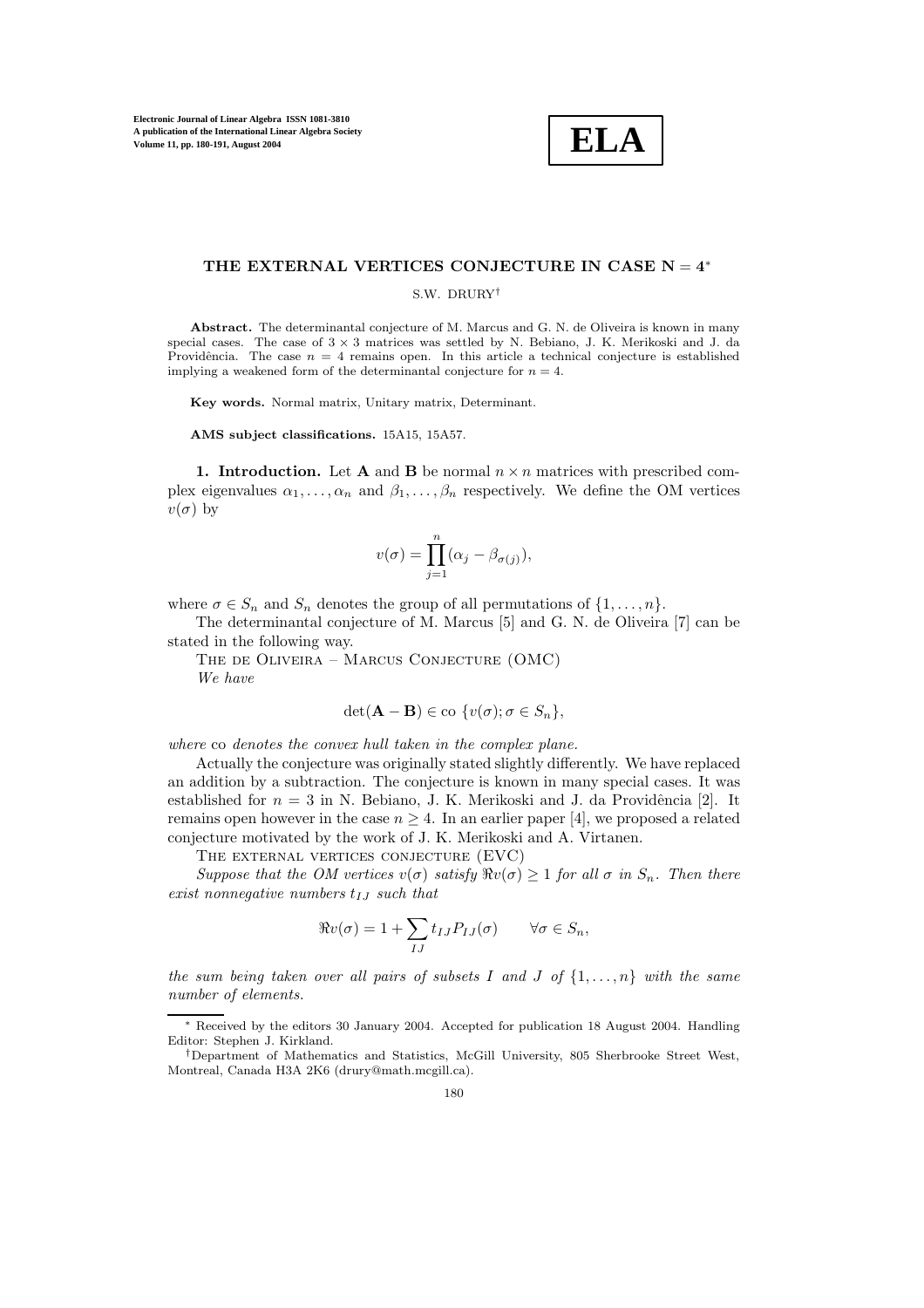

The External Vertices Conjecture in Case  $n = 4$  181

The notation  $P_{I,J}(\sigma)$  is an extension of the usual permutation matrix notation

$$
P_{IJ}(\sigma) = \begin{cases} 1 & \text{if } \sigma(I) = J, \\ 0 & \text{otherwise.} \end{cases}
$$

The EVC is known for  $n \leq 3$  and also in the case where  $\alpha_1, \ldots, \alpha_n$  and  $\beta_1, \ldots, \beta_n$ are real [1]. The main result of this paper is the following

THEOREM 1.1. The EVC is true for  $n = 4$ .

One consequence of this result is the following.

COROLLARY 1.2. Let **A** and **B** be normal  $4 \times 4$  matrices with prescribed complex eigenvalues  $\alpha_1,\ldots,\alpha_4$  and  $\beta_1,\ldots,\beta_4$  respectively. Suppose that  $0 \notin \infty$  { $v(\sigma);\sigma \in S_4$  }. Then

$$
\det(\mathbf{A} - \mathbf{B}) \in \text{co } \{ rv(\sigma) ; \sigma \in S_4, r \ge 1 \}.
$$

*Proof.* We assert that if  $H$  is a closed half-space not containing zero for which  $v(\sigma) \in H$  for all  $\sigma \in S_4$ , then  $\det(\mathbf{A} - \mathbf{B}) \in H$ . By scaling and rotating the problem, we can always assume without loss of generality that  $H = \{z; \Re z \geq 1\}$ . Next, we infer the existence of a  $4 \times 4$  unitary matrix **U** with determinant 1 such that

$$
\det(\mathbf{A} - \mathbf{B}) = \sum_{\sigma \in S_4} s_{\mathbf{U}}(\sigma) v(\sigma)
$$

where  $s_{\mathbf{U}}(\sigma) = sgn(\sigma) \Re \left( \prod_{j=1}^4 u_{j,\sigma(j)} \right)$ , see J. K. Merikoski and A. Virtanen [6, Theorem 1] for details. So, since  $s_{\mathbf{U}}(\sigma)$  is real, we have, using Theorem 1.1 that

$$
\Re \det(\mathbf{A} - \mathbf{B}) = \sum_{\sigma \in S_4} s_{\mathbf{U}}(\sigma) \Re v(\sigma)
$$
  
= 
$$
\sum_{\sigma \in S_4} s_{\mathbf{U}}(\sigma) \left( 1 + \sum_{IJ} t_{IJ} P_{IJ}(\sigma) \right),
$$
  
= 
$$
1 + \sum_{IJ} t_{IJ} |u_{IJ}|^2,
$$
  

$$
\geq 1,
$$

where  $u_{IJ}$  denotes the corresponding cofactor of **U** and because

$$
\sum_{\sigma \in S_4} s_{\mathbf{U}}(\sigma) P_{IJ}(\sigma) = |u_{IJ}|^2
$$

by J. K. Merikoski and A. Virtanen [6, equation 16]. This proves the assertion. Let  $\Delta = \text{co } \{v(\sigma) : \sigma \in S_4\}.$  To complete the proof, suppose that the conclusion fails. Then for  $0 < s \leq 1$ , we find that  $s \det(\mathbf{A} - \mathbf{B}) \notin \Delta$  and this is also true for  $s = 0$  by hypothesis. Therefore the two compact convex sets  $\Delta$  and the line segment joining 0 to det(**A** − **B**) do not meet. The separation theorem for convex sets now allows the construction of a closed half-space H containing  $\Delta$  but neither 0 nor det( $\mathbf{A} - \mathbf{B}$ ).  $\Box$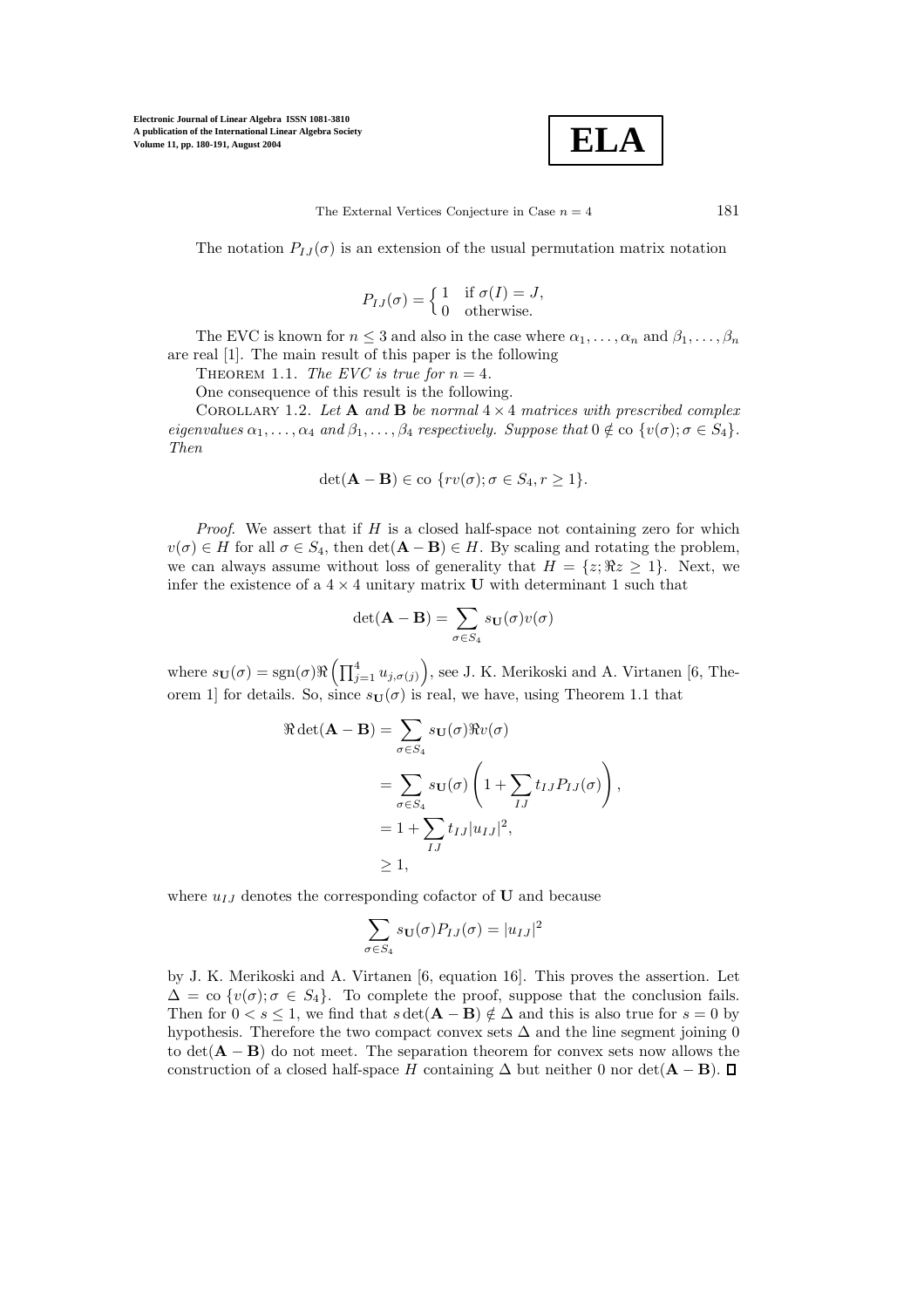**ELA**

**2. Linear and Multiplicative Issues.** Around the end of the nineteenth century, the representation theory of the symmetric group  $S_n$  was worked out by Alfred Young. He proved that the irreducible representations of  $S_n$  are in one to one correspondence with the partitions of  $n$  realized as *Ferrers diagrams*. We refer the reader to B. E. Sagan [9], the only book we know that allows the non-specialist easy access to this topic.

The irreducible representations having a Ferrers diagram with at most two rows will be termed Saxl representations. The notation  $\pi_k$  stands for the Saxl representation with  $n - k$  places in the first row and k places in the second row. This notation applies for  $0 \leq k \leq \lfloor \frac{1}{2}n \rfloor$ . Thus  $\pi_0$  denotes the trivial representation.

On the other hand the k-ply representation  $(0 \leq k \leq n)$  is given by

$$
\sigma \longrightarrow (P_{IJ}(\sigma^{-1}))_{IJ}
$$

where, on the right, the matrix is indexed by the subsets of  $\{1,\ldots,n\}$  with k elements. It is not irreducible unless  $k = 0$  or  $k = n$  and will be denoted  $\pi^{(k)}$ . Again  $\pi^{(0)}$  is just the trivial representation.

J. Saxl [10] worked out the the way in which  $\pi^{(k)}$  breaks down into irreducible constituents

$$
\pi^{(k)} = \bigoplus_{j=0}^{k} \pi_j
$$

for  $0 \leq k \leq \lfloor \frac{1}{2}n \rfloor$ . For the other values of k it is clear that  $\pi^{(k)}$  and  $\pi^{(n-k)}$  are equivalent representations.

We define the space  $Saxl_n$  of Saxl functions on  $S_n$  to be the linear subspace of functions on  $S_n$  whose non abelian Fourier transform is carried on the set of Saxl representations. Alternatively, it is the linear span of the functions  $P_{IJ}(\cdot)$ . Since we have

$$
v(\sigma) = \prod_{j=1}^{n} (\alpha_j - \beta_{\sigma(j)}) = \sum_{IJ} \alpha^I (-\beta)^J P_{IJ}(\sigma)
$$

where  $\alpha^I = \prod_{i \in I} \alpha_i$  and  $(-\beta)^J = \prod_{j \in J} (-\beta_j)$ , we see that an arbitrary OM vertex function v is a Saxl function and indeed  $Saxl_n$  is the linear span of such functions [4]. It turns out that  $\dim(Saxl_n) = C_n$ , where  $C_n$  denotes the n<sup>th</sup> Catalan number. In the case of interest in this article dim(Saxl<sub>4</sub>) =  $C_4 = 14$ .

Aside from this linear structure, the OM vertex function has an obvious multiplicative structure, exploited for example in [3]. In this article we need to extend that structure. Let us denote  $\alpha_{n+j} = \beta_j$  and then consider products

(2.2) 
$$
v(\mu) = \prod_{j=1}^{n} (\alpha_{\mu(2j-1)} - \alpha_{\mu(2j)})
$$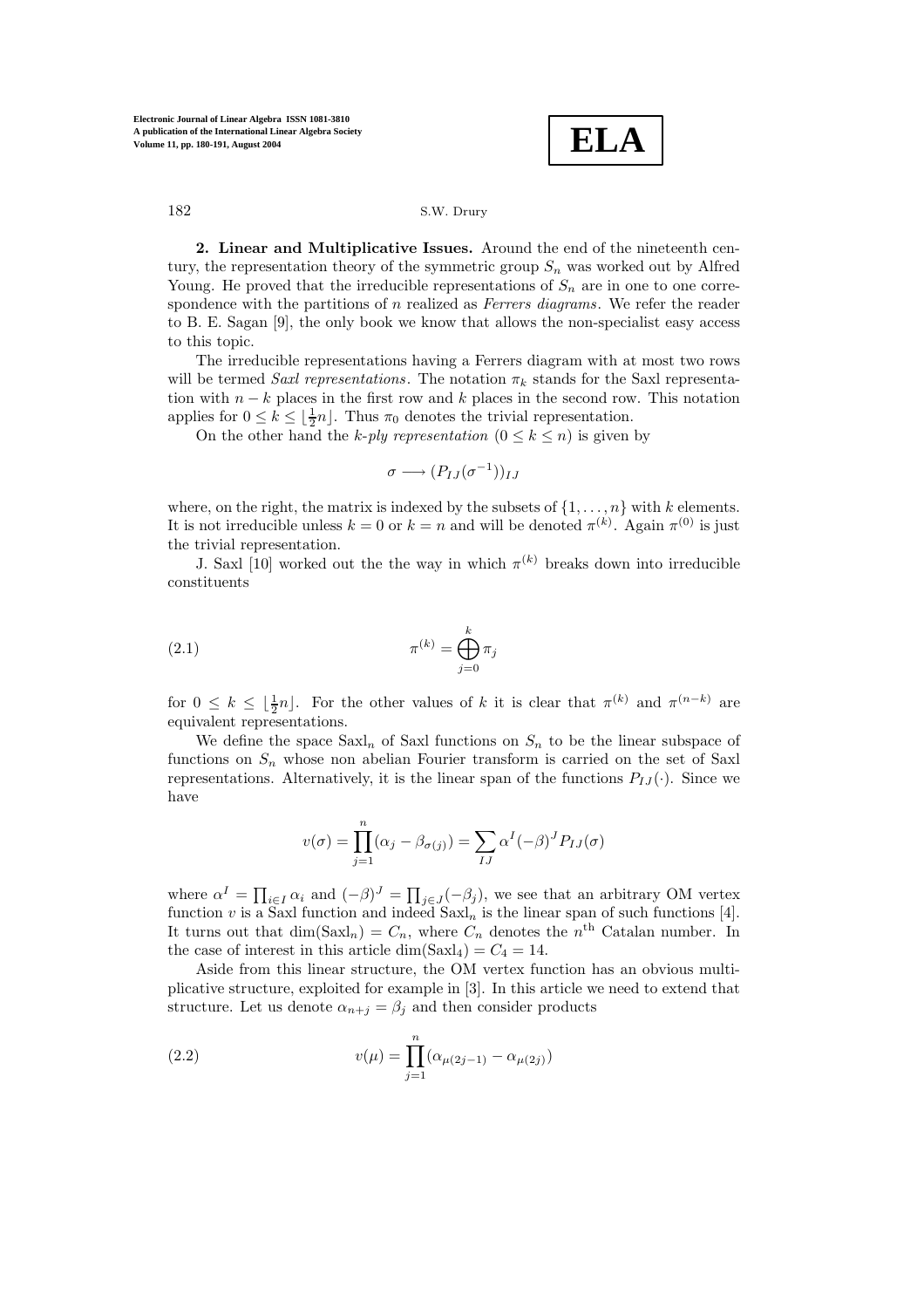**ELA**

The External Vertices Conjecture in Case  $n = 4$  183

as  $\mu$  runs over  $S_{2n}$ . In general, the mapping  $\mu \mapsto v(\mu)$  is not one to one and we identify  $\mu_1$  and  $\mu_2$  if they are equal as polynomials in  $\alpha_1,\ldots,\alpha_{2n}$ . We call these equivalence classes OM roots. The term root comes from the passing resemblance to Lie algebra root systems. If the OM root (2.2) is written in term of  $\alpha_1, \ldots, \alpha_n$  and  $\beta_1,\ldots,\beta_n$  then each constituent factor has one of the four forms

$$
(\alpha_p - \alpha_q), \quad (\beta_p - \beta_q), \quad (\alpha_p - \beta_q), \quad (\beta_p - \alpha_q),
$$

and it is clear that the number  $k$  of factors of the first type is equal to the number of factors of the second type. Matching these together and applying an identity of the form

$$
(\alpha_p - \alpha_q)(\beta_r - \beta_s) = (\alpha_p - \beta_r)(\alpha_q - \beta_s) - (\alpha_p - \beta_s)(\alpha_q - \beta_r)
$$

to each matched pair, it can be seen that each OM root can be written in one ofthe forms  $v(\sigma)$ ,  $-v(\sigma)$  for  $\sigma \in S_n$  if  $k=0$  and otherwise in the form

$$
\sum_{\epsilon_1,\ldots,\epsilon_k\in\{0,1\}} (-1)^{\sum_{j=1}^k \epsilon_j} v(\sigma\tau_1^{\epsilon_1}\cdots\tau_k^{\epsilon_k}),
$$

where  $\sigma$  is some fixed permutation in  $S_n$  and  $\tau_1,\ldots,\tau_k$  are disjoint transpositions. Here we have  $1 \leq k \leq \lfloor \frac{1}{2}n \rfloor$ .

Thus, each root (thought of as a polynomial in  $\alpha_1, \ldots, \alpha_n, \beta_1, \ldots, \beta_n$ ) can be written as a linear combination of the OM vertices  $v(\sigma)$  with integer coefficients, say  $v(\mu) = \sum_{\sigma \in S_n} c_{\sigma} v(\sigma)$ . We extend the notation  $P_{IJ}(\sigma)$  to  $P_{IJ}(\mu)$  by defining  $P_{IJ}(\mu) = \sum_{\sigma \in S_n} c_{\sigma} P_{IJ}(\sigma)$  where  $c_{\sigma}$  are as above. This definition is independent of the choice of  $(c_{\sigma})$  since in fact for every I, J with  $|I| = |J|$ , there is a choice of complex numbers  $\alpha_1, \ldots, \alpha_n, \beta_1, \ldots, \beta_n$  that yields  $v = P_{IJ}$  (see [4] for details).

For every root  $\mu$ , there is a corresponding negative root  $-\mu$  such that  $v(-\mu)$  =  $-v(\mu)$ . We further define the *level* of a root  $\mu$ , denoted  $\mathbb{1}(\mu)$  as  $\sum_{\sigma \in S_n} c_{\sigma}$ . The OM vertices have level 1, their negatives have level −1 and all other roots have level 0. In effect,  $\mathbb{1}(\mu) = P_{\emptyset, \emptyset}(\mu)$ .

In case  $n = 4$ , there are in fact, 210 distinct OM roots having one of the forms

- $v(\sigma)$ ,  $\sigma \in S_4$  (24 cases).
- $\bullet -v(\sigma)$ ,  $\sigma \in S_4$  (24 cases).
- $v(\sigma) v(\sigma \tau)$  for  $\sigma \in S_4$  and  $\tau$  is a transposition (144 cases).
- $v(\sigma) v(\sigma \tau_1) v(\sigma \tau_2) + v(\sigma \tau_1 \tau_2)$  for  $\sigma \in S_4$  and where  $\tau_1$  and  $\tau_2$  are disjoint transpositions (18 distinct cases).
- **3. Cross Ratios.** The cross ratio of 4 complex numbers is given by

$$
[\zeta_1, \zeta_2, \zeta_3, \zeta_4] = \frac{(\zeta_1 - \zeta_2)(\zeta_3 - \zeta_4)}{(\zeta_1 - \zeta_4)(\zeta_3 - \zeta_2)}.
$$

It is fairly clear that  $[\zeta_{\sigma(1)}, \zeta_{\sigma(2)}, \zeta_{\sigma(3)}, \zeta_{\sigma(4)}] = [\zeta_1, \zeta_2, \zeta_3, \zeta_4]$ , where  $\sigma$  is an element of the 4-group generated by the double transpositions of  $S<sub>4</sub>$ . The quantity

(3.1) 
$$
\langle \zeta_1, \zeta_2, \zeta_3, \zeta_4 \rangle = \text{sgn}(\Im[\zeta_1, \zeta_2, \zeta_3, \zeta_4])
$$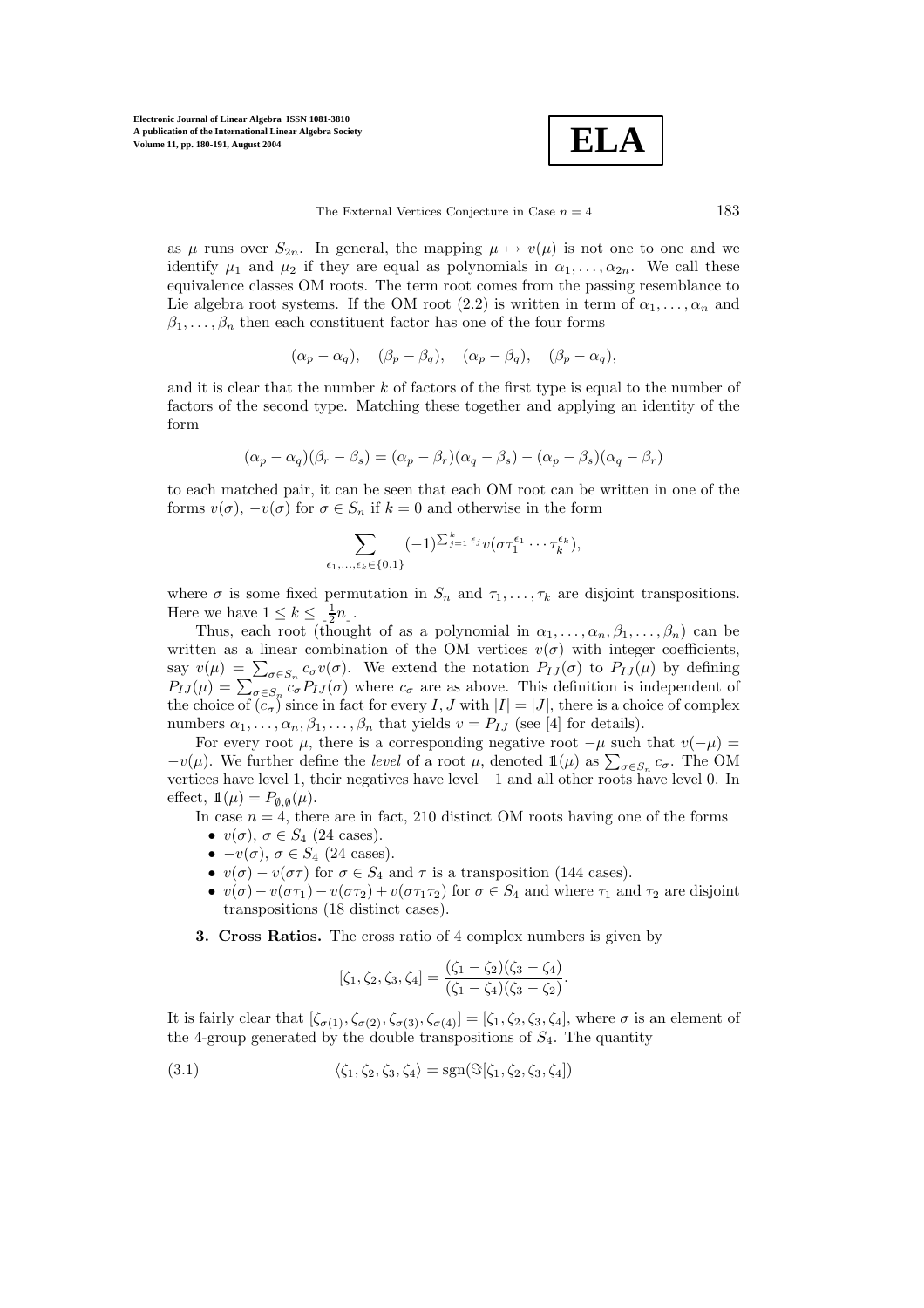**ELA**

has special significance. In the case that  $\zeta_1$ ,  $\zeta_2$ ,  $\zeta_3$  and  $\zeta_4$  are distinct points, we consider the circle<sup>1</sup> through the points  $\zeta_2, \zeta_3, \zeta_4$  and traversed in that order. The quantity in (3.1) is  $+1$  if  $\zeta_1$  is on the left of this circular path (i.e. inside the circle if the circle is being traversed anticlockwise and outside it ifit is being traversed clockwise) and the quantity is  $-1$  if  $\zeta_1$  is on the right of the circular path. The quantity is zero if  $\zeta_1$  actually lies on the circular path. More generally  $\langle \zeta_1, \zeta_2, \zeta_3, \zeta_4 \rangle = 0$  if the four points  $\zeta_1, \zeta_2, \zeta_3$  and  $\zeta_4$  lie on a circle. It makes sense to overrule the definition (3.1) by setting  $\langle \zeta_1, \zeta_2, \zeta_3, \zeta_4 \rangle = 0$  in case that  $\zeta_1, \zeta_2, \zeta_3$  and  $\zeta_4$ ! are not distinct. We have

(3.2) 
$$
\langle \zeta_{\sigma(1)}, \zeta_{\sigma(2)}, \zeta_{\sigma(3)}, \zeta_{\sigma(4)} \rangle = \text{sgn}(\sigma) \langle \zeta_1, \zeta_2, \zeta_3, \zeta_4 \rangle
$$

for all  $\sigma$  in  $S_4$ .

There is a way of understanding  $\langle \alpha_1, \alpha_2, \beta_1, \beta_2 \rangle$  in terms of the root geometry in case  $n = 2$  (and which is inherited in root geometry for  $n \geq 2$ ). We have three roots summing to zero

$$
(\beta_1 - \alpha_1)(\alpha_2 - \beta_2) + (\alpha_2 - \beta_1)(\alpha_1 - \beta_2) + (\alpha_1 - \alpha_2)(\beta_1 - \beta_2) = 0.
$$

Whenever we have  $w_1, w_2, w_3 \in \mathbb{C}$  with  $w_1 + w_2 + w_3 = 0$  we can distinguish three cases.

- 1. The points  $w_1, w_2, w_3$  line on a straight line passing through the origin. In the example above, this is the case where  $\alpha_1, \alpha_2, \beta_1, \beta_2$  lie on a circle and  $\langle \alpha_1, \alpha_2, \beta_1, \beta_2 \rangle = 0.$
- 2. The points  $w_1, w_2, w_3$  are arranged around the origin in anticlockwise order, the angle between consecutive points in the cycle being strictly between zero and  $\pi$ . In the case above  $\langle \alpha_1, \alpha_2, \beta_1, \beta_2 \rangle = -1$ .
- 3. The points  $w_1, w_2, w_3$  are arranged around the origin in clockwise order, the angle between consecutive points in the cycle being strictly between  $-\pi$  and zero. In the case above  $\langle \alpha_1, \alpha_2, \beta_1, \beta_2 \rangle = 1$ .

**4. The Simplex Algorithm.** It will be impossible to give in this paper a complete proof of Theorem 1.1 because it is based on calculations that could only be carried out with a digital computer. Most of the calculations involve the Simplex Algorithm. The Simplex Algorithm involves a system of linear equations  $\mathbf{A}\mathbf{x} = \mathbf{b}$  and one seeks to maximize or minimize a linear function  $f(\mathbf{x})$  subject to the constraints  $x_j \geq 0, j = 1, \ldots, J$ . We will need three types of computation. We use fractional arithmetic so that roundoff error is never a problem.

- 1. The first step of the algorithm, which determines if the feasible set is empty or if it is non-empty determines an extreme point.
- 2. The determination of whether the strict problem  $\mathbf{A}\mathbf{x} = \mathbf{b}$  with the constraints  $x_i > 0, j = 1, \ldots, J$  has a feasible solution. If the regular problem does not have a solution, neither does the strict problem. If the regular problem does have a solution, we can maximize each of the variables  $x_j$  in turn for the regular problem. If there is a variable  $x_j$  for which max  $x_j = 0$ , then the strict problem does not have a solution. If  $\max x_j > 0$  for all j, then by taking a

<sup>&</sup>lt;sup>1</sup>In this paper, we will always consider a straight line to be a special case of a circle.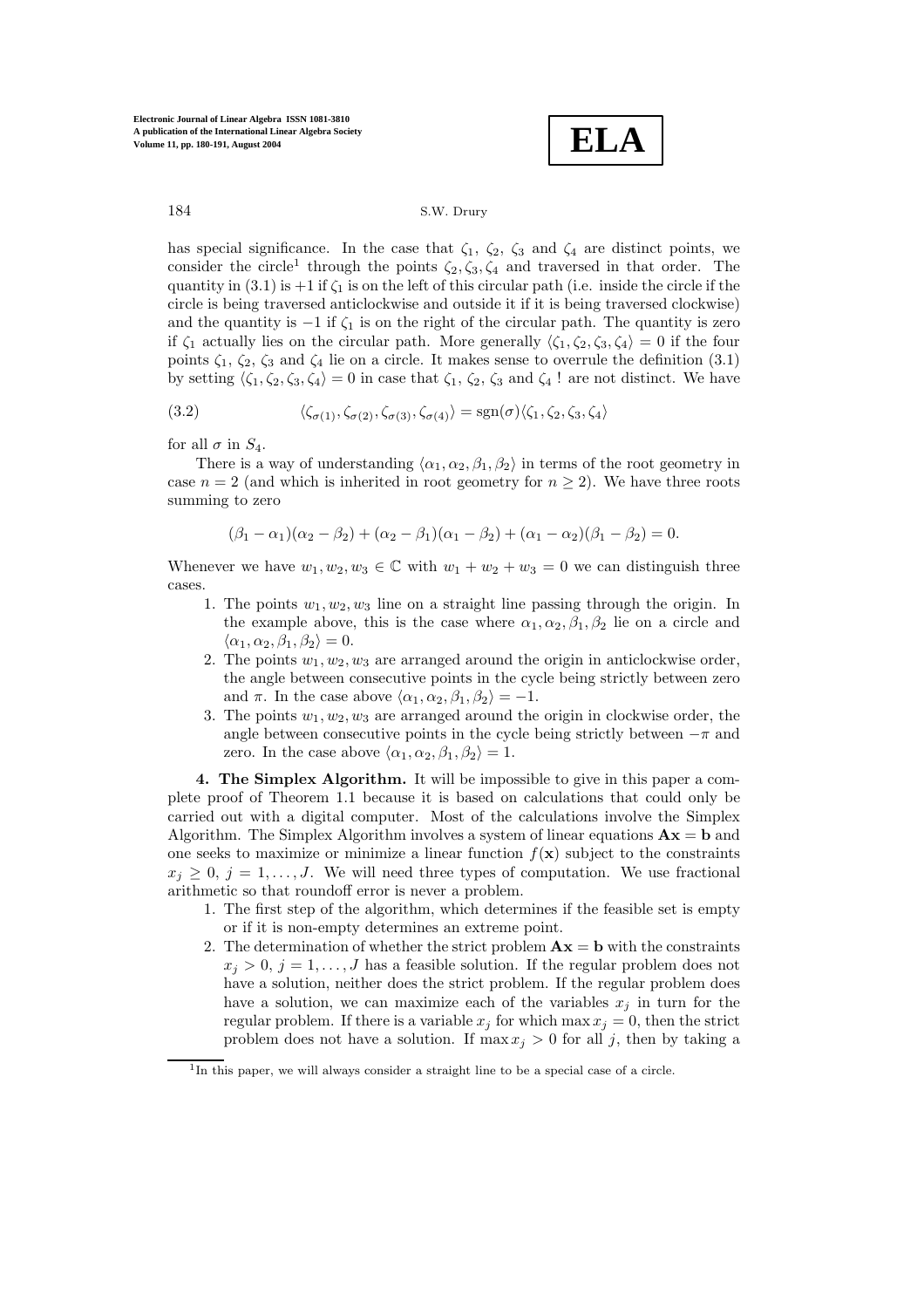$$
\boxed{\textbf{ELA}}
$$

The External Vertices Conjecture in Case  $n = 4$  185

convex combination we see that the strict problem does have a solution. (In practice, whenever we visit an extreme point, we take note of which variables are strictly positive, thus eliminating much of the work).

3. Facet finding. We use the gift wrapping method described in [8]. Note that finding the facets of a bounded polytope is equivalent to finding all the extreme points of the dual (polar) polytope. This can be achieved by combining the Simplex Method with a depth first search. Each "wrap" in the gift wrapping method on the original polytope corresponds to a single step in the Simplex Algorithm on the dual polytope. In our problem we have non-simplicial facets which usually create havoc. We deal with this by spontaneous symmetry breaking. For example, if one perturbs the extreme points ofa cube, each originally square facet breaks up into two triangles.

PROPOSITION 4.1. Let

$$
\Gamma = \left\{ f; f \in Saxl_4, \ f = \sum_{I,J \ with \ |I|=|J|} t_{IJ} P_{IJ}, \ t_{IJ} \ge 0 \right\}.
$$

The facet inequalities of the cone  $\Gamma$  are of two types

1.  $f(\sigma) \geq 0$  for some fixed  $\sigma \in S_4$ .

2.  $u(f_{\rho_1,\rho_2}) \geq 0$  for some fixed linear functional u on Saxl<sub>4</sub> and some  $\rho_1, \rho_2 \in S_4$ . We have denoted  $f_{\rho_1,\rho_2}(\sigma) = f(\rho_1 \sigma \rho_2^{-1}).$ 

We will detail the functional u at the beginning of the next section. It will be normalized so that  $u(1)=1$ .

Proof. The first step is to define a base of the cone by intersecting it with the hyperplane  $\sum_{\sigma \in S_4} f(\sigma) = 1$ . We then use computer calculation using the gift-wrapping method to determine the facets of the resulting polytope and hence also of  $\Gamma$ .  $\square$ 

PROPOSITION 4.2. Let  $\alpha_1, \ldots, \alpha_4$  and  $\beta_1, \ldots, \beta_4$  be such that  $\Re v(\sigma) \geq 1$  for all  $\sigma \in S_4$ . Then  $u(\Re v) \geq 1$  where u is as in Proposition 4.1.

*Proof of Theorem 1.1 given Proposition 4.2.* We check that  $\Re v - 1$  satisfies the facet inequalities of the cone  $\Gamma$ . The first set of inequalities is obvious by hypothesis. For the second set, we need to verify that  $u((\Re v - \mathbb{1})_{\rho_1, \rho_2}) \geq 0$  for all  $\rho_1, \rho_2 \in S_4$ . But

(4.1) 
$$
(\Re v - \mathbb{1})_{\rho_1, \rho_2} = \Re(v_{\rho_1, \rho_2}) - \mathbb{1}
$$

and

$$
v_{\rho_1, \rho_2}(\sigma) = \prod_{j=1}^{4} \left( \alpha_{\rho_2(j)} - \beta_{\rho_1(\sigma(j))} \right)
$$

are a perfectly good set of OM vertices. But  $v_{\rho_1,\rho_2}$  satisfies the hypotheses of Proposition 4.2 for all  $\rho_1, \rho_2 \in S_4$  and therefore  $u(\Re(v_{\rho_1,\rho_2}) - 1) \geq 0$ . Combining this with  $(4.1)$  gives the desired result.  $\square$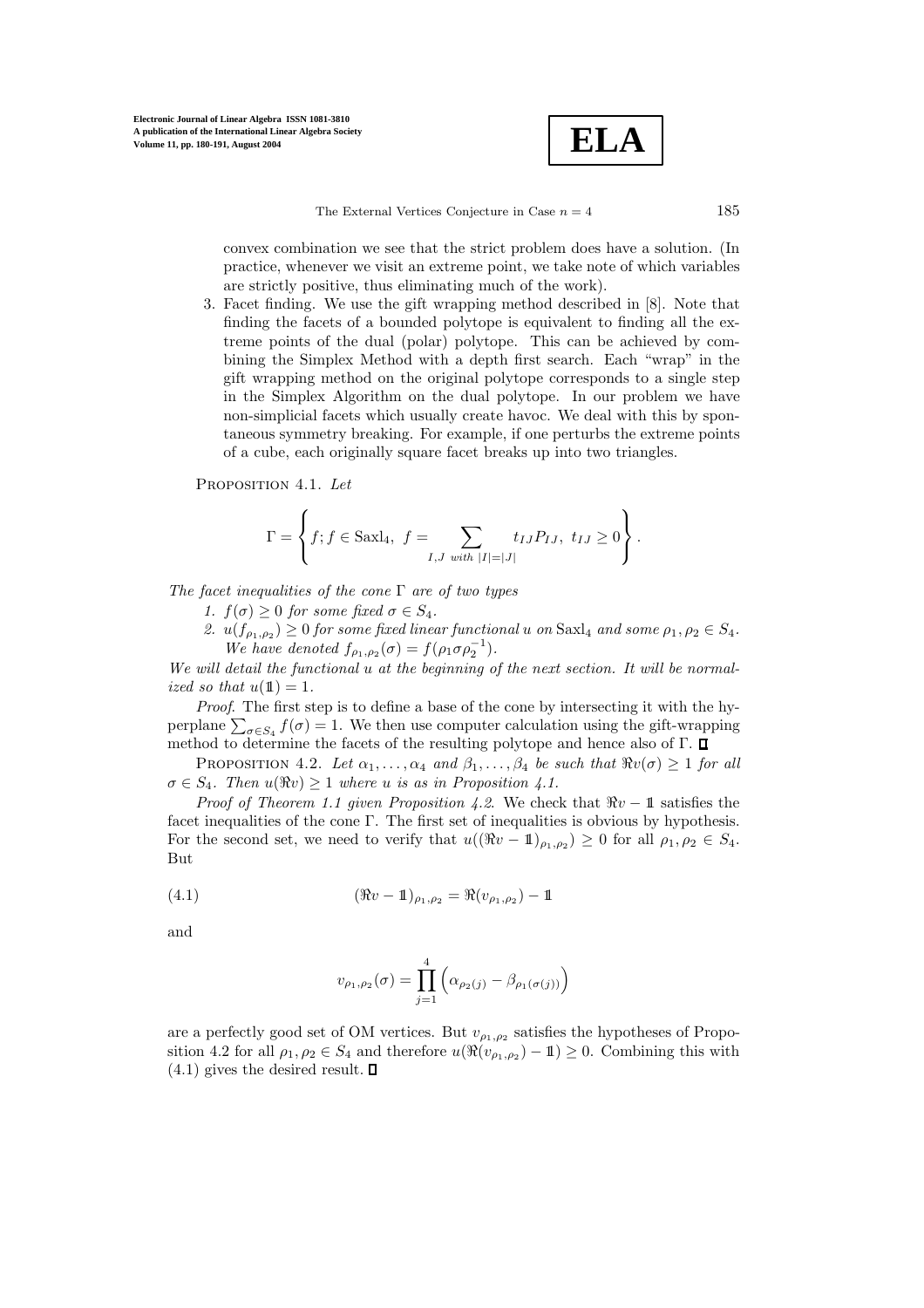**ELA**

**5. The Linear Domain.** We give below 10 ways of writing the functional  $u$ . Recall that  $f \in Saxl_4$ , so that there are many linear relations between the  $f(\sigma)$ . This accounts for the multitude of equivalent expressions.

$$
u(f) = \frac{1}{3} (f(3214) + f(4132) + f(3421) + f(2341) - f(3241))
$$
  
\n
$$
= \frac{1}{3} (f(3214) + f(4132) + f(2431) + f(4321) - f(4231))
$$
  
\n
$$
= \frac{1}{3} (f(3124) + f(4132) + f(3412) + f(2341) - f(3142))
$$
  
\n
$$
= \frac{1}{3} (f(3124) + f(1432) + f(4312) + f(2341) - f(1342))
$$
  
\n
$$
= \frac{1}{3} (f(2314) + f(4123) + f(3412) + f(2431) - f(2413))
$$
  
\n
$$
= \frac{1}{3} (f(3214) + f(4123) + f(4312) + f(2431) - f(4213))
$$
  
\n
$$
= \frac{1}{3} (f(2314) + f(4123) + f(1432) + f(3421) - f(1423))
$$
  
\n
$$
= \frac{1}{3} (f(2134) + f(4123) + f(3412) + f(2341) - f(2143))
$$
  
\n
$$
= \frac{1}{3} (f(3124) + f(2314) + f(1432) + f(4321) - f(1324))
$$
  
\n
$$
= \frac{1}{3} (f(2134) + f(3214) + f(1432) + f(4321) - f(1234))
$$

Consider the last two terms in the first expression where  $f = \Re v$ .

$$
\mathcal{R}(v(2341) - v(3241))
$$
  
=  $\mathcal{R}\left(\left((\alpha_1 - \beta_2)(\alpha_2 - \beta_3) - (\alpha_1 - \beta_3)(\alpha_2 - \beta_2)\right)\left((\alpha_3 - \beta_4)(\alpha_4 - \beta_1)\right)\right)$   
=  $\mathcal{R}\left((\alpha_1 - \alpha_2)(\beta_2 - \beta_3)(\alpha_3 - \beta_4)(\alpha_4 - \beta_1)\right) = \mathcal{R}v(\nu)$ 

for a certain root  $\nu$ . If the hypotheses of Proposition 4.2 hold and  $\Re v(\nu) \geq 0$ , then we get

$$
u(\Re v) = \frac{1}{3} \Big( \Re v(3214) + \Re v(4132) + \Re v(3421) + \Re v(\nu) \Big) \ge \frac{1}{3} (1 + 1 + 1 + 0) = 1
$$

giving the conclusion of Proposition 4.2. If Proposition 4.2 fails, it follows that  $\Re v(\mu) > 0$  where  $\mu = -\nu$ . There are many such inequalities apparent from the definition of u. We want however to discover all such root inequalities and to state a result asserting that they cannot all be true.

We define 28 expressions  $\omega_j$   $(j = 1, 2, ..., 28)$  by  $\omega_1 = (\alpha_2 - \alpha_1), \omega_2 = (\alpha_3 - \alpha_1),$  $\omega_3 = (\alpha_3 - \alpha_2), \ \omega_4 = (\alpha_4 - \alpha_1), \ \omega_5 = (\alpha_4 - \alpha_2), \ \omega_6 = (\alpha_4 - \alpha_3), \ \omega_7 = (\beta_1 - \alpha_1),$  $\omega_8 = (\beta_1 - \alpha_2), \, \omega_9 = (\beta_1 - \alpha_3), \, \omega_{10} = (\beta_1 - \alpha_4), \, \omega_{11} = (\beta_2 - \alpha_1), \, \omega_{12} = (\beta_2 - \alpha_2),$  $\omega_{13} = (\beta_2 - \alpha_3), \, \omega_{14} = (\beta_2 - \alpha_4), \, \omega_{15} = (\beta_2 - \beta_1), \, \omega_{16} = (\beta_3 - \alpha_1), \, \omega_{17} = (\beta_3 - \alpha_2),$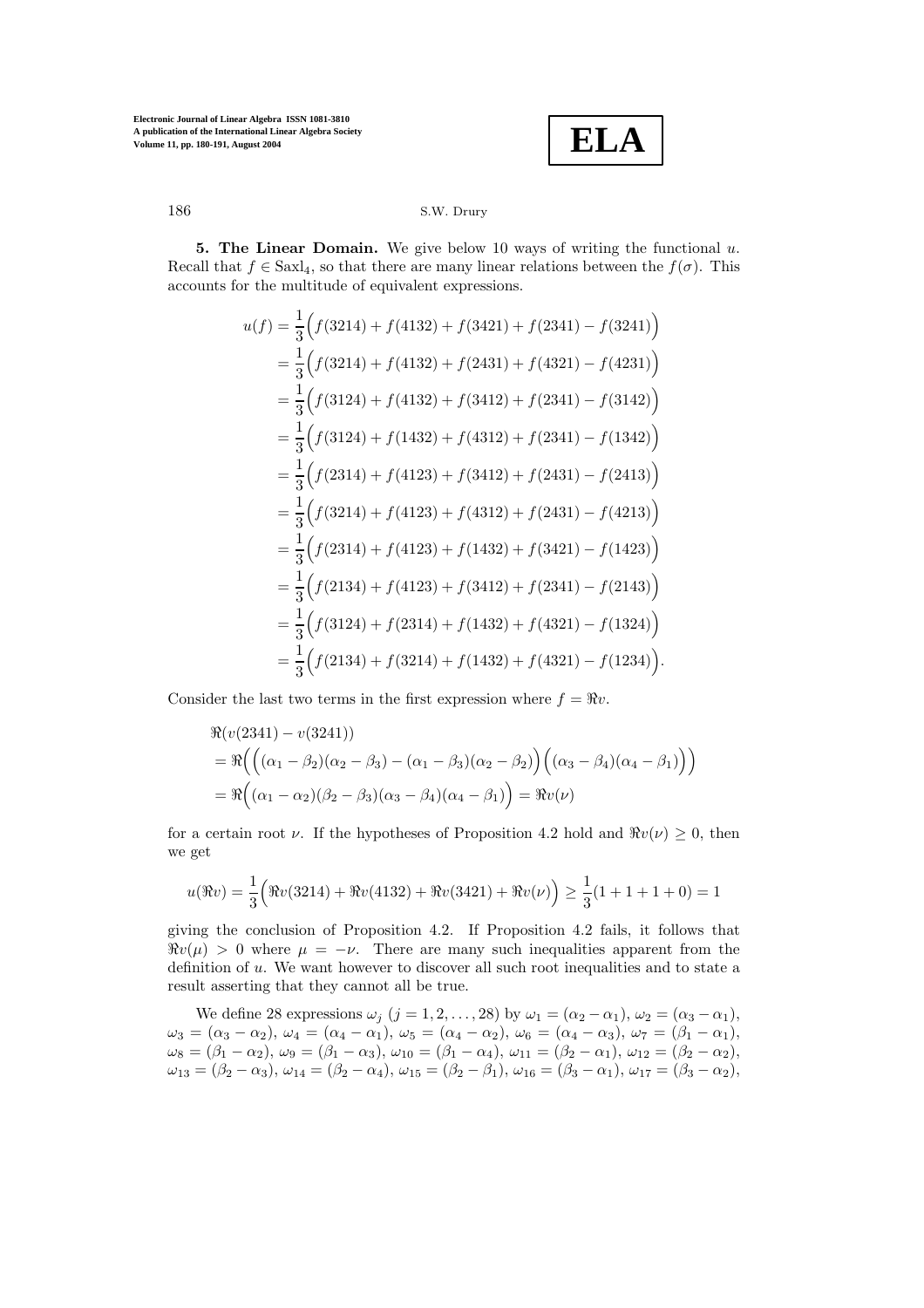**ELA**

 $\omega_{18} = (\beta_3 - \alpha_3), \omega_{19} = (\beta_3 - \alpha_4), \omega_{20} = (\beta_3 - \beta_1), \omega_{21} = (\beta_3 - \beta_2), \omega_{22} = (\beta_4 - \alpha_1),$  $\omega_{23} = (\beta_4 - \alpha_2), \omega_{24} = (\beta_4 - \alpha_3), \omega_{25} = (\beta_4! - \alpha_4), \omega_{26} = (\beta_4 - \beta_1), \omega_{27} = (\beta_4 - \beta_2)$ and  $\omega_{28} = (\beta_4 - \beta_3)$ .

We also define a set of 57 roots using the shorthand  $\Omega_{a,b,c,d} = \omega_a \omega_b \omega_c \omega_d$ .  $v(\mu_1) = -\Omega_{26,16,12,6}, v(\mu_2) = -\Omega_{27,16,8,6}, v(\mu_3) = -\Omega_{28,11,8,6}, v(\mu_4) = -\Omega_{22,18,15,5},$  $v(\mu_5) = -\Omega_{28,11,9,5}, v(\mu_6) = -\Omega_{22,19,15,3}, v(\mu_7) = -\Omega_{28,12,9,4}, v(\mu_8) = -\Omega_{24,21,10,1},$  $v(\mu_9) = -\Omega_{27,18,10,1}, v(\mu_{10})=\Omega_{23,20,11,6}, v(\mu_{11})=\Omega_{23,21,7,6}, v(\mu_{12})=\Omega_{22,21,9,5,5}$  $v(\mu_{13})=\Omega_{24,20,11,5}, v(\mu_{14})=\Omega_{27,18,7,5}, v(\mu_{15})=\Omega_{26,16,14,3}, v(\mu_{16})=\Omega_{22,21,10,3},$  $v(\mu_{17})=\Omega_{27,16,10,3}, v(\mu_{18})=\Omega_{28,14,7,3}, v(\mu_{19})=\Omega_{28,15,4,3}, v(\mu_{20})=\Omega_{24,17,15,4},$  $v(\mu_{21})=\Omega_{23,20,13,4}, v(\mu_{22})=\Omega_{26,17,13,4}, v(\mu_{23})=\Omega_{23,21,9,4}, v(\mu_{24})=\Omega_{25,17,15,2},$  $v(\mu_{25})=\Omega_{26,17,14,2}, v(\mu_{26})=\Omega_{25,20,12,2}, v(\mu_{27})=\Omega_{27,19,8,2}, v(\mu_{28})=\Omega_{28,14,8,2},$  $v(\mu_{29})=\Omega_{27,20,5,2}, v(\mu_{30})=\Omega_{25,18,15,1}, v(\mu_{31})=\Omega_{25,20,13,1}, v(\mu_{32})=\Omega_{26,19,13,1},$  $v(\mu_{33})=\Omega_{26,21,6,1}, v(\mu_{34})=\Omega_{22,17,13,10}, v(\mu_{35})=\Omega_{23,16,13,10}, v(\mu_{36})=\Omega_{22,18,12,10},$  $v(\mu_{37})=\Omega_{24,16,12,10}, v(\mu_{38})=\Omega_{23,18,11,10}, v(\mu_{39})=\Omega_{24,17,11,10}, v(\mu_{40})=\Omega_{22,17,14,9},$  $v(\mu_{41})=\Omega_{23,16,14,9}, v(\mu_{42})=\Omega_{22,19,12,9}, v(\mu_{43})=\Omega_{25,16,12,9}, v(\mu_{44})=\Omega_{23,19,11,9},$  $v(\mu_{45})=\Omega_{25,17,11,9}, v(\mu_{46})=\Omega_{22,18,14,8}, v(\mu_{47})=\Omega_{24,16,14,8}, v(\mu_{48})=\Omega_{22,19,13,8},$  $v(\mu_{49})=\Omega_{25,16,13,8}, v(\mu_{50})=\Omega_{24,19,11,8}, v(\mu_{51})=\Omega_{25,18,11,8}, v(\mu_{52})=\Omega_{23,18,14,7,7}$  $v(\mu_{53})=\Omega_{24,17,14,7}, v(\mu_{54})=\Omega_{213,19,13,7}, v(\mu_{55})=\Omega_{25,17,13,7}, v(\mu_{56})=\Omega_{24,19,12,7}$  $v(\mu_{57})=\Omega_{25,18,12,7}.$ 

PROPOSITION 5.1. There do not exist complex numbers  $\alpha_1, \ldots, \alpha_4$  and  $\beta_1, \ldots, \beta_4$ such that  $\Re v(\mu_i) > 0$  for  $i = 1, \ldots, 57$ .

Proof of Proposition 4.2 given Proposition 5.1. For each fixed zero-level root  $\nu$ , we use the Simplex Algorithm to examine the polytope defined by the equations

(5.1) 
$$
\sum_{\sigma \in S_4} t(\sigma) P_{IJ}(\sigma) + t P_{IJ}(\nu) = u(P_{IJ}),
$$

as I and J run over all subsets of  $\{1, 2, 3, 4\}$  with  $|I| = |J|$ . We are seeking  $t(\sigma)$  and  $t$  nonnegative. If there is such a solution, then by linearity, we get

$$
\sum_{\sigma \in S_4} t(\sigma) f(\sigma) + t f(\nu) = u(f)
$$

for all  $f \in Saxl_4$ . In particular, putting  $f = \mathbb{1}$  and using the fact that  $\nu$  is zero level, we get

$$
\sum_{\sigma \in S_4} t(\sigma) = \sum_{\sigma \in S_4} t(\sigma) 1\!\!1(\sigma) + t1\!\!1(\nu) = u(1\!\!1) = 1.
$$

Now suppose that  $\Re v(\sigma) \geq 1$  for all  $\sigma \in S_4$ . Then if also  $\Re v(\nu) \geq 0$ ,

$$
u(\Re v) = \sum_{\sigma \in S_4} t(\sigma) \Re v(\sigma) + t \Re v(\nu) \ge \sum_{\sigma \in S_4} t(\sigma) = 1
$$

and the Proposition is proved. So, assuming that Proposition 4.2 is false, we obtain  $\Re v(\mu) > 0$  where  $\mu = -\nu$ . In this way we obtain a list of 33 roots  $\mu_i$  (j = 1,2,..., 33) such that  $\Re v(\mu_i) > 0$ . The remaining 24 roots (listed as  $\mu_i$  for  $j = 34, 35, \ldots, 57$ ) with this property are the OM vertices themselves and come directly from the hypothesis that  $\Re v(\sigma) \geq 1$  for all  $\sigma \in S_4$ . Proposition 5.1 now yields the desired contradiction.  $\Box$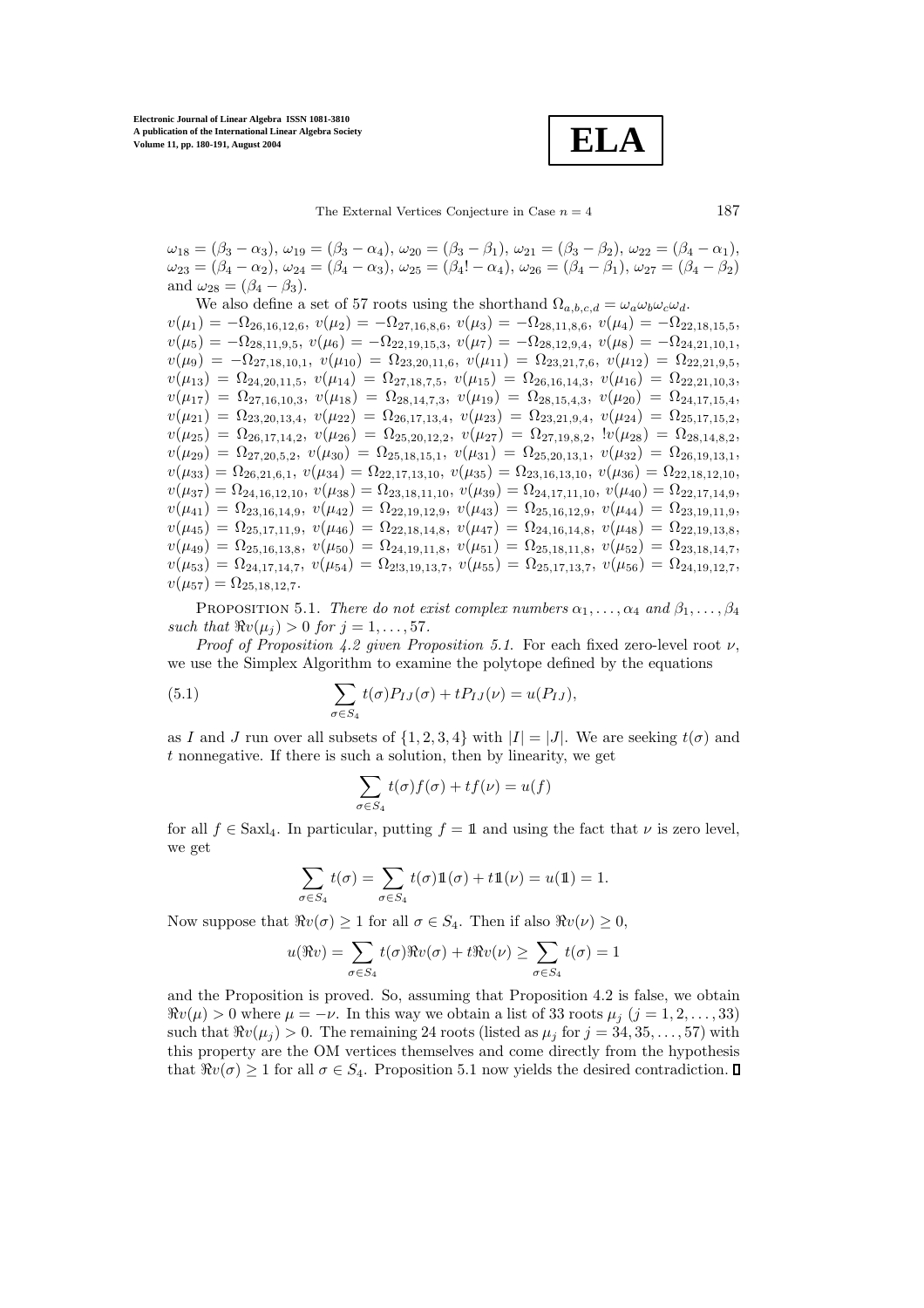$$
\boxed{\textbf{ELA}}
$$

**6. The Multiplicative Domain.** Proof of Proposition 5.1. Our task is to show that

(6.1) 
$$
\Re v(\mu_k) > 0 \qquad (k = 1, 2, ..., 57)
$$

is impossible. We assume that (6.1) is true for some set of complex numbers  $\alpha_1, \ldots$  $\alpha_4, \beta_1, \ldots, \beta_4$ . In this case we can (and do) perturb these points so that no four of them lie on a circle while maintaining the veracity of (6.1). We then define  $\theta_k$  $(k = 1, 2, \ldots, 57)$  in the range  $-\pi/2 < \theta_k < \pi/2$  by  $\theta_k = \arg(v(\mu_k)).$ 

Next, we look for multiplicative relations between the  $v(\mu_k)$ . One of these is  $v(\mu_1)v(\mu_8) = v(\mu_{33})v(\mu_{37})$ . Consequently

$$
\theta_1 + \theta_8 - \theta_{33} - \theta_{37} = 2n\pi,
$$

where *n* is an integer. But  $-2\pi < \theta_1 + \theta_8 - \theta_{33} - \theta_{37} < 2\pi$  and we are forced to conclude that  $n = 0$ . Thus, we obtain a linear relation

$$
\theta_1 + \theta_8 - \theta_{33} - \theta_{37} = 0
$$

between the  $\theta_k$  which is just one of a possible 24. However, the dimension of the space spanned by such linear relations is 20. We will call these type one relations.

A representative of another type of multiplicative relation is  $v(\mu_1)v(\mu_9)v(\mu_{48}) =$  $-v(\mu_2)v(\mu_{32})v(\mu_{36})$  which leads to

(6.2) 
$$
\theta_1 + \theta_9 + \theta_{48} - \theta_2 - \theta_{32} - \theta_{36} = n\pi,
$$

where n is now an odd integer. But  $-3\pi < \theta_1 + \theta_9 + \theta_{48} - \theta_2 - \theta_{32} - \theta_{36} < 3\pi$ , so that  $n = \pm 1$ , giving us 2 alternatives. There are 64 such relations and ostensibly  $2^{64}$  possibilities. However, the situation is not as bad as this. We first look for equivalence between such relations modulo the type one relations<sup>2</sup>. We find that there are 28 equivalence classes. So, writing down these relations we have

$$
\sum_{\ell=1}^{3} \theta_{m_{k,\ell}} - \sum_{\ell=4}^{6} \theta_{m_{k,\ell}} = \epsilon_k \pi, \quad k = 1, 2, \dots, 28
$$

where  $\epsilon_k = \pm 1$  for  $k = 1, 2, \ldots, 28$ . We will call these type two relations. Furthermore, these 28 relations are not linearly independent modulo (the linear span of) the type one relations. The dimension modulo the type one relations is 16. We write the relations down in such a way that the first 16 form a basis modulo the type one relations. This means that there are only  $2^{16} = 65536$  choices for  $(\epsilon_k)_{k=1}^{16}$ . Furthermore, for  $i = 17, 18, \ldots, 28, \epsilon_i$  is a linear combination of  $\epsilon_k$  for  $k = 1, 2, \ldots, 16$ . When we calculate these  $\epsilon_i$  as  $(\epsilon_k)_{k=1}^{16}$  runs over the 65536 possibilities, not all of them satisfy  $\epsilon_i = \pm 1$ . This allows the number of choices of signs to be reduced from 65536 to 1872.

 $2$ Two such relations are said to be equivalent if either the sum or the difference of the expressions corresponding to the left-hand side of (6.2) are in the linear span of the type one relations. This forces the corresponding signs to be either opposite or equal respectively.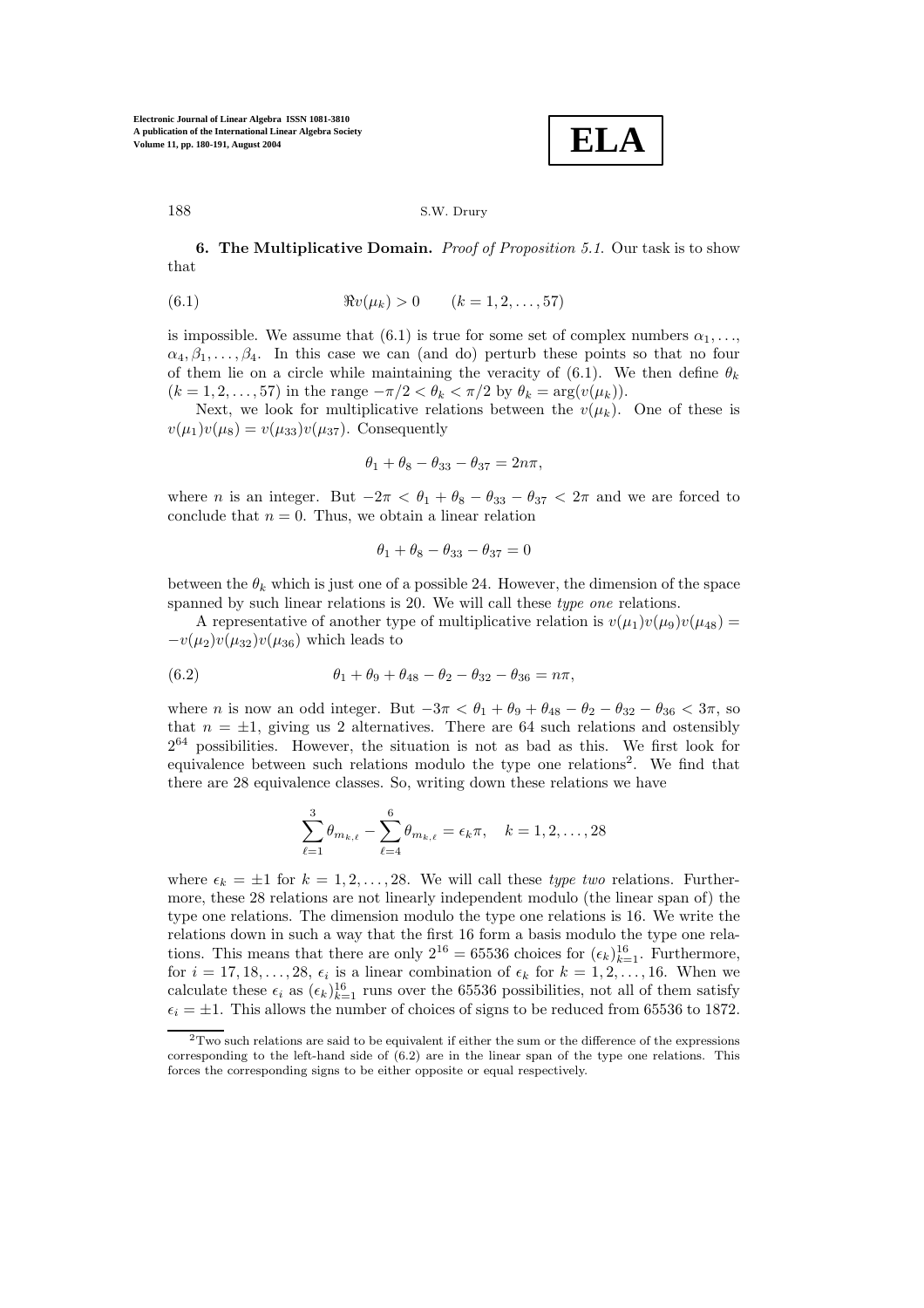

The External Vertices Conjecture in Case  $n = 4$  189

We now use the simplex algorithm in the multiplicative domain. Let

$$
x_j = \frac{1}{\pi} \theta_j + \frac{1}{2} = \frac{1}{\pi} \left( \theta_j + \frac{\pi}{2} \right), \qquad x_{j+57} = \frac{1}{2} - \frac{1}{\pi} \theta_j = \frac{1}{\pi} \left( \frac{\pi}{2} - \theta_j \right),
$$

for  $j = 1, 2, ..., 57$ . Then  $x_j > 0$  for  $j = 1, 2, ..., 114$ , and the type one and type two relations hold along with the equations  $x_j + x_{57+j} = 1$  for  $j = 1, 2, \ldots, 57$ . All in all, 93 equations for 114 variables. We check to see if the feasible set for the strict simplex problem is empty. This occurs for 1464 sign patterns of the current 1872 cases, now leaving 408 sign patterns to be eliminated.

To make further progress, we use the interplay between the cross ratio and the roots.

We observe that

$$
-\frac{v(\mu_{30})}{v(\mu_{51})} = -\frac{\Omega_{25,18,15,1}}{\Omega_{25,18,11,8}} = -\frac{(\beta_2 - \beta_1)(\alpha_2 - \alpha_1)}{(\beta_2 - \alpha_1)(\beta_1 - \alpha_2)} = [\beta_2, \beta_1, \alpha_2, \alpha_1]
$$

and similarly

$$
\frac{v(\mu_{57})}{v(\mu_{30})} = [\beta_2, \alpha_2, \alpha_1, \beta_1] \text{ and } \frac{v(\mu_{50})}{v(\mu_{56})} = [\beta_2, \alpha_1, \beta_1, \alpha_2].
$$

Note that since the four points  $\beta_2, \beta_1, \alpha_2, \alpha_1$  do not lie on a circle, none of the above cross ratios is real. It follows from (3.2) that

(6.3) 
$$
-\text{sgn}\left(\Im \frac{v(\mu_{30})}{v(\mu_{51})}\right) = \text{sgn}\left(\Im \frac{v(\mu_{57})}{v(\mu_{30})}\right) = \text{sgn}\left(\Im \frac{v(\mu_{50})}{v(\mu_{56})}\right).
$$

Now  $\arg\left(\frac{v(\mu_j)}{v(\mu_k)}\right)$  $\Bigg) = \theta_j - \theta_k \text{ and } -\pi < \theta_j - \theta_k < \pi \text{, so } \text{sgn}\left(\Im \frac{v(\mu_j)}{v(\mu_k)}\right)$  $= 1$  implies  $0 < \theta_j - \theta_k < \pi$  and similarly, sgn  $\left(\Im \frac{v(\mu_j)}{v(\mu_k)}\right)$  $= -1$  implies  $0 < \theta_k - \theta_j$ . Therefore, either

(6.4) 
$$
x_{51} - x_{30} > 0, \ x_{57} - x_{30} > 0 \text{ and } x_{50} - x_{56} > 0
$$

or

(6.5) 
$$
x_{30} - x_{51} > 0, \ x_{30} - x_{57} > 0 \text{ and } x_{56} - x_{50} > 0.
$$

It turns out that there are 38 such possible conclusions arising from the following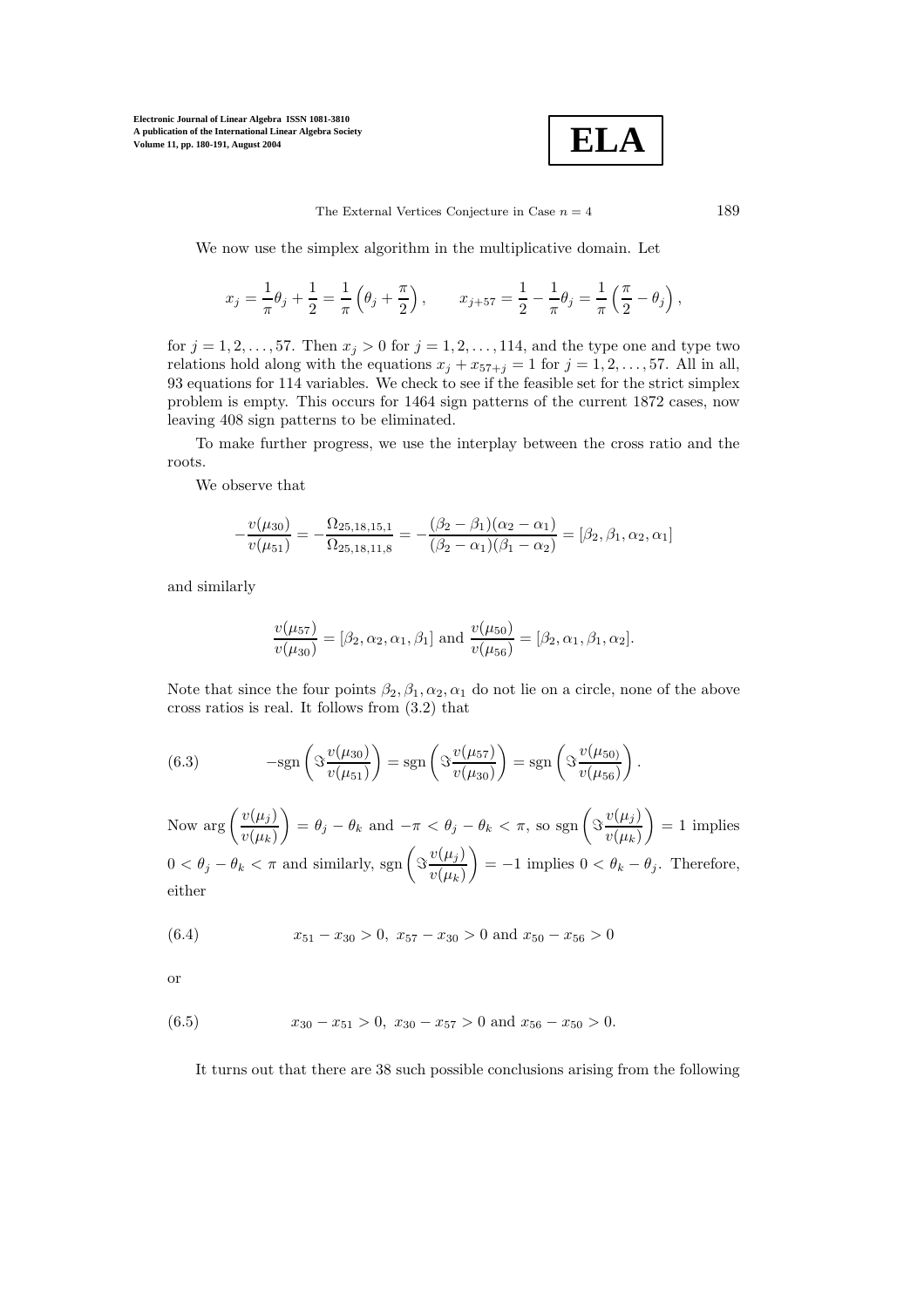

# 190 S.W. Drury

triples.

| $v(\mu_{17})$                | $v(\mu_{12})$                  | $v(\mu_3)$                        | $v(\mu_{28})$                              | $v(\mu_{22})$                   | $v(\mu_{10})$                                            |
|------------------------------|--------------------------------|-----------------------------------|--------------------------------------------|---------------------------------|----------------------------------------------------------|
| v(<br>$\mu_2$                | $v(\mu_{16})$                  | $\overline{v}$<br>$\mu_5$         | v(<br>$\mu_3$                              | $v(\mu_{25})$                   | v(<br>$\mu_{21}$                                         |
| $v(\mu_{30})$                | $v(\mu_{57})$                  | $v(\mu_{50})$                     | $v(\mu_{24})$                              | $v(\mu_{55})$                   | $\overline{v}$ ( $\mu$ <sub>44</sub> )                   |
| $\overline{v}(\mu_{51})$     | $\! +$<br>$v(\mu_{30})$        | $\! +$<br>$v(\mu_{56})$           | $v(\mu_{45})$                              | $\overline{+}$<br>$v(\mu_{24})$ | $^{+}$<br>$v(\mu_{54})$                                  |
| $v(\mu_6)$                   | $v(\mu_{48})$                  | $v(\mu_{42})$                     | v(<br>$\mu_{20}$                           | $\overline{v(\mu_{18})}$        | v(<br>$\mu_{38}$<br>$\overline{+}$                       |
| $v(\mu_{42})$                | v(<br>$(\mu_6)$                | $v(\mu_{48})$                     | v(<br>$\mu_{39}$                           | $v(\mu_{19})$                   | v(<br>$\mu_{52}$                                         |
| $v(\mu_4)$                   | $v(\mu_{46})$                  | v(<br>$\mu_{36}$                  | $\overline{v}$<br>$\mu$ <sup>9</sup>       | v(<br>$\mu_{24}$                | $\upsilon$<br>$\mu_{15}$                                 |
| $v(\mu_{36})$                | $\overline{v}(\mu_4)$          | $v(\mu_{46})$                     | $\mu_{17}$<br>v(                           | $v(\mu_{30}$                    | v(<br>$\mu_{25}$                                         |
| $v(\mu_{31})$                | $v(\mu_{55})$                  | $v(\mu_{47})$                     | $\overline{\mu_{26}}$<br>v(                | $v(\mu_{14})$                   | $\overline{v}$ ( $\mu$ <sub>41</sub> )<br>$\overline{+}$ |
| $v(\mu_{49})$                | $v(\mu_{31})$                  | $\overline{v}(\mu_{53})$          | $\mu_{43}$<br>v(                           | $v(\mu_{29})$                   | $\mu_{52}$<br>v(                                         |
| $\overline{v}(\mu_{21})$     | $v(\mu_{54})$                  | $\overline{v}(\mu_{35})$          | $\mu_{13}$<br>v(                           | $v(\mu_{27})$                   | $v(\mu_{34})$                                            |
| $v(\mu_{35})$                | $v(\mu_{21})$                  | $v(\mu_{54})$                     | $v(\mu_{39})$                              | $v(\mu_{29})$                   | $\overline{v(\mu_{48})}$                                 |
| $\overline{v}(\mu_{10})$     | $v(\mu_{44})$                  | $v(\mu_{36})$                     | $v(\mu_8)$<br>╅                            | $v(\mu_{39})$                   | $v(\mu_{37})$                                            |
| $v(\mu_{38})$                | $v(\mu_{10})$                  | $v(\mu_{42})$                     | $v(\mu_{37})$                              | $v(\mu_8)$                      | $v(\mu_{39})$                                            |
| $v(\mu_{16})$                | $v(\mu_{36})$                  | $v(\mu_{34})$                     | $\mu_{23}$<br>$\upsilon$                   | $v(\mu_{44})$                   | $v(\mu_{41})$                                            |
| $v(\mu_{34})$                | $v(\mu_{16})$                  | $v(\mu_{36})$                     | $\mu_{41}$<br>v(                           | $v(\mu_{23})$                   | v(<br>$\mu_{44}$                                         |
| $(\mu_{12})$<br>v(           | $\mu_{42})$<br>v(              | $\mu_{40}$<br>v(                  | $\mu_{11}$<br>$\upsilon$                   | v(<br>$\mu_{32}$                | v(<br>$\mu_{46}$ )                                       |
| v(<br>$\mu_{40}$             | $v(\mu_{12})$                  | $\mu_{42}$<br>v(                  | $\upsilon$<br>$\mu_{52}$                   | $\overline{v}$<br>$\mu_{33}$    | v(<br>$\overline{\mu_{48}}$                              |
| $v(\mu_{12})$                | $v(\mu_{21})$                  | $v(\mu_{30})$                     | $v(\mu_{30})$<br>$\hspace{0.1mm} +$        | $v(\mu_{21})$                   | v(<br>$\mu_{12}$<br>$\overline{+}$                       |
| v(<br>$\mu_4$<br>v(          | $v(\mu_{23})$                  | v(<br>$\mu_{31}$<br>$v(\mu_{46})$ | $\boldsymbol{v}$<br>$\mu_4$<br>v(          | $v(\mu_{31})$<br>$v(\mu_{53})$  | $\mu_{23}$<br>v(<br>v(<br>$\mu_{40}$                     |
| $\mu_{32}$<br>$v(\mu_{48})$  | $v(\mu_{11})$                  | $^+$<br>$v(\mu_{52})$             | $\mu_{25}$<br>$\overline{v}$<br>$\mu_{40}$ | $^{+}$<br>$v(\mu_{25})$         | $\,+\,$                                                  |
| $\overline{v}$<br>$\mu_{15}$ | $v(\mu_{33})$<br>$v(\mu_{47})$ | $v(\mu_{41})$                     | $\upsilon$<br>$\mu_{22})$                  | $v(\mu_{55})$                   | $v(\mu_{53})$<br>$v(\mu_{34})$                           |
| v(<br>$\mu_{41}$             | $v(\mu_{15})$                  | $v(\mu_{47})$                     | v(<br>$\mu_{34}$                           | $v(\mu_{22})$                   | v(<br>$\mu_{55}$                                         |
| $\overline{v}(\mu_1)$        | $v(\mu_{43})$                  | $\overline{v(\mu_{37})}$          | $\overline{v}$<br>$(\mu_{9})$              | $v(\mu_{38})$                   | $\overline{v(\mu_{36})}$                                 |
| $v(\mu_{37})$                | $\overline{v}(\mu_1)$          | $v(\mu_{43})$                     | $\mu_{36}$<br>v(                           | $v(\mu_9)$                      | $v(\mu_{38})$                                            |
| v(<br>$(\mu_{27})$           | $v(\mu_{13})$                  | $v(\mu_{34})$                     | v(<br>$\mu_{17}$                           | $v(\mu_{37})$                   | $v(\mu_{35})$                                            |
| $v(\mu_{48})$                | $v(\mu_{29})$                  | $v(\mu_{39})$                     | $\mu_{35}$<br>v(                           | $v(\mu_{17})$                   | $v(\mu_{37})$                                            |
| $(\mu_{14})$<br>v(           | $v(\mu_{26})$                  | $v(\mu_{41})$                     | $(\mu_2)$<br>v(                            | $v(\mu_{49})$                   | $v(\mu_{47})$                                            |
| $v(\mu_{52})$                | $v(\mu_{29})$                  | $v(\mu_{43})$                     | $\mu_{47}$<br>v(                           | $v(\mu_2)$                      | $\mu_{49}$<br>v(                                         |
| $\overline{v}(\mu_9)$        | $v(\mu_{15})$                  | $v(\mu_{24})$                     | $\mu_{28}$<br>v(                           | $v(\mu_{47})$                   | $v(\mu_{36})$                                            |
| $v(\mu_{30}$                 | $v(\mu_{17})$                  | $v(\mu_{25})$                     | $v(\mu_{46})$                              | $v(\mu_{28})$                   | $v(\mu_{37})$                                            |
| $\mu_{18}$<br>v(             | $v(\mu_{20})$                  | $\mu_{38}$<br>υl                  | $\mu_7)$<br>v(                             | $v(\mu_{43})$                   | v(<br>$\overline{\mu}_{42}$                              |
| $v(\mu_{52})$                | $v(\mu_{19})$                  | $\mu_{39}$<br>v(                  | $\mu_{42}$<br>v(                           | $\mu_{\overline{L}}$<br>v(      | v(<br>$\mu_{43}$                                         |
| $v(\mu_5)$                   | $v(\mu_{45})$                  | $v(\mu_{44})$                     | $\mu_3$ )<br>v(                            | $v(\mu_{51})$                   | $v(\mu_{50})$                                            |
| $v(\mu_{44}$                 | $\mu_5$ )<br>v(                | v(<br>$\mu_{45}$                  | $\upsilon$<br>$\mu_{50}$                   | $\mu_3$<br>v(                   | $v(\mu_{51}$                                             |
| $v(\mu_3)$                   | $v(\mu_{25})$                  | $v(\mu_{21})$                     | $v(\mu_5)$                                 | $v(\mu_2)$                      | $\overline{v(\mu_{16})}$                                 |
| $v(\mu_{10})$                | $v(\mu_{28})$                  | $v(\mu_{22})$                     | $v(\mu_{12})$                              | $\overline{v(\mu_3)}$           | $v(\mu_{17})$                                            |

For each of the remaining 408 sign patterns and each of the 38 such conditions, we check to see if the strict simplex problem has an empty feasible set, for each choice of sign in the analogue of  $(6.3)$ . Adding in the three additional conditions and three additional variables yields a simplex tableau with 96 equations and 117 variables. For 384 sign patterns, there is at least one of the 38 conditions where the feasible set is empty for both choices of sign in the analogue of  $(6.3)$ . These sign patterns can be eliminated leaving only 24 sign patterns to be handled. For each of these 24 sign patterns, we remember when we can deduce the sign of each analogue of  $(6.3)$ . For example, if when the three conditions in  $(6.4)$  are appended to the simplex tableau we have a strict simplex problem with empty feasible set, then we can assert that  $(6.5)$  holds and that the value of  $(6.3)$  is  $-1$ .

For one of the 24 remaining sign patterns, let us suppose that there are  $\ell$  such conditions remembered. Then we can build a strict simplex problem with  $93 + 3\ell$ equations and  $114+3\ell$  variables which incorporates all of the remembered conditions. In all cases the feasible set is empty. All sign patterns have now been eliminated and Proposition 5.1 is proved.  $\Box$